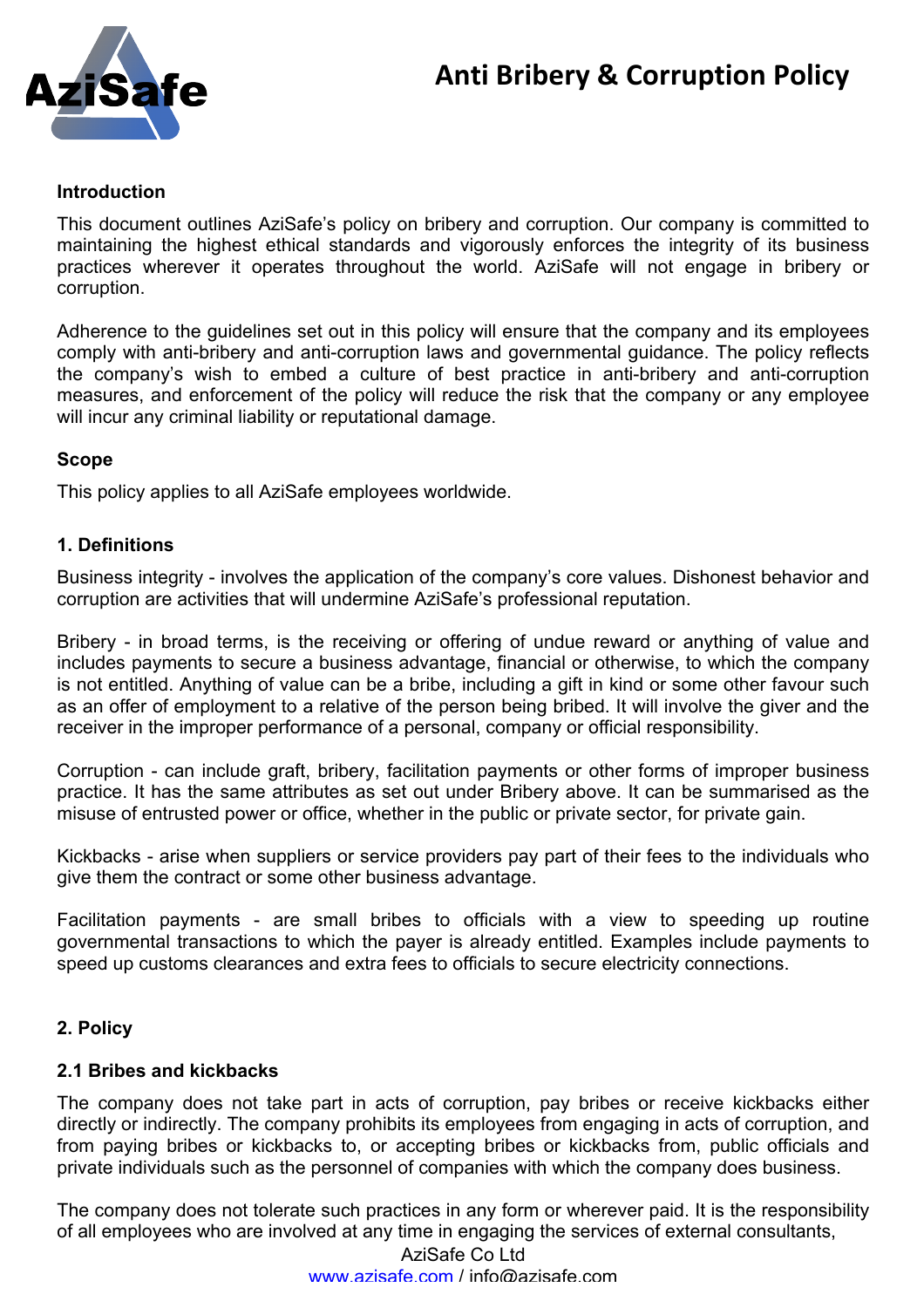

suppliers or advisers to ensure that such individuals are made aware of the content of the company's Anti-Bribery and Anti-Corruption policy at the outset of the relationship and on a regular basis thereafter.

# **2.2 Facilitation payments**

The company and its employees will not make facilitation payments even if such payments are local practice or custom. The company accepts that refusal to make illicit payments may lead to commercial delays, for example, in the processing of government papers, and that there may be a commercial cost to the company attributable to this policy.

If company employees encounter a demand for a facilitation payment, or think they are likely to do so, they should report the situation to senior management without delay.

## **2.3 Public officials**

Bribing or corrupting a public official is a serious offence. It can carry severe penalties and can cause significant reputational damage. This policy provides detailed guidelines on gifts and hospitality. Approval must be secured in advance from the Managing Director in relation to gifts or benefits received from or offered to public officials, particularly the giving of anything of value to a public official.

## **2.4 Gifts, hospitality and expenses**

Company employees may not offer to, or accept from, third parties, gifts, hospitality, rewards, benefits or other incentives that could affect either party's impartiality, influence a business decision or lead to the improper performance of an official duty. Similarly, they may not offer or accept cash donations.

Company employees may offer and accept 'reasonable' and 'proportionate' gifts and entertainment, such as dinner, theatre parties or sporting events. In determining what is 'reasonable' and 'proportionate', employees should consider the value of the gift or benefit (see below), as well as the frequency with which the same or similar gift or benefit is offered. In all cases they must ensure that the gift or benefit:

• is being given as an expression of goodwill and not in expectation of a return favour (a gift designed to secure a return favour could be seen as a bribe).

• is commensurate with generally accepted standards for hospitality taking into account the norms for the industry/professional sector in which it is offered.

• is being provided openly and transparently, and is of a nature that will not cause the company embarrassment if publicly reported.

• complies with local laws and regulations, including the recipient's own rules (bearing in mind that government rules on offering and receiving gifts or benefit are often particularly tight).

• meets the value limits set by the company and has all required approvals. In cases of uncertainty, employees must seek advice from the Managing Director.

All approvals for gifts must be given in writing, and records of gifts received, from whom and by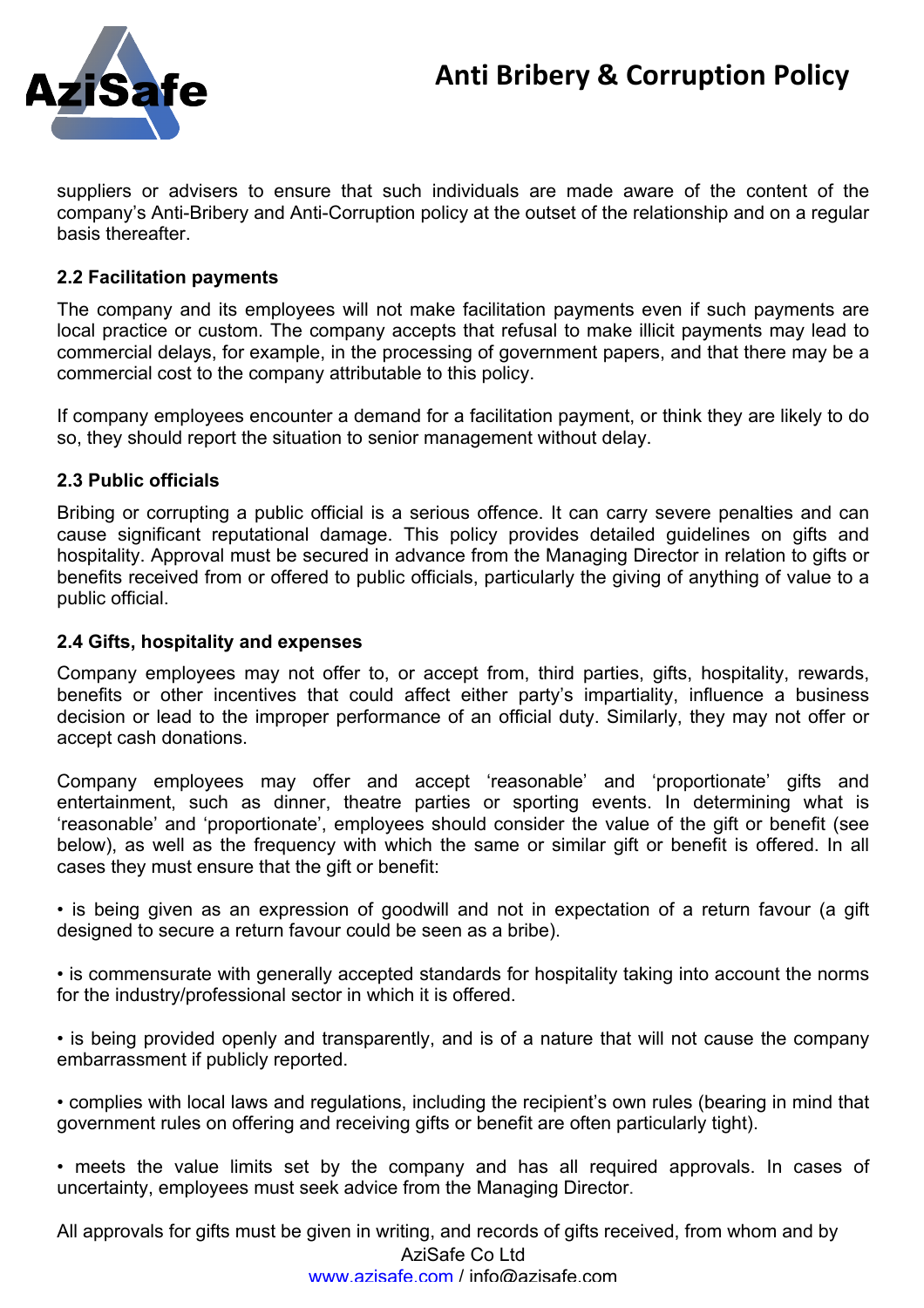

whom, must be recorded in an office or function log established for such purpose.

If prior approval cannot be realistically obtained before the initial acceptance of a gift or hospitality, the employee must report and seek retrospective approval, or otherwise, at the required level as soon as possible after initial acceptance.

Spouses or partners may be included in an invitation to, for example, a sporting event or dinner, where this does not create or give the appearance of an inducement.

## **2.5 Personal conflicts of interest**

Company employees must avoid situations or transactions in which their personal interests could conflict or might be seen to be in conflict with the interests of the company. This includes: acting on any client information gained through their employment with the company for personal gain; passing such information to a third party; or acting in any way that could be construed as insider trading.

Conflicts of interest can arise if individuals have a personal interest in business dealings involving the company. Personal interest can be direct or indirect, and refers not only to personal interests but to those of family members and friends. If there is a potential for conflict, the interests of the company must take priority. Employees must disclose any personal conflict of interest or perceived conflict to senior management.

## **2.6 Charitable donations**

As part of its corporate citizenship activities, the company may support local charities or provide sponsorship, for example, to sporting or cultural events. Any such sponsorship must be transparent and properly documented. The company will only provide donations to organisations that serve a legitimate public purpose, and which are themselves subject to high standards of transparency and accountability. Appropriate due diligence must be conducted on the proposed recipient charity and a full understanding obtained as to its bona fides.

## **2.7 Political activities**

The company has a policy of strict political neutrality; it does not make donations to any political parties, organisations, or individuals engaged in politics. The company will co-operate with governments and other official bodies in the development of policy and legislation that may affect its legitimate business interests, or where it has specialist expertise. Employees are entitled to their own political views and activities, but they may not use company premises or equipment to promote those views or associate their views with those of the company.

## **2.8 Business relationships**

The company expects its business partners to approach issues of bribery and corruption in a manner that is consistent with the principles set out in this policy. This requirement applies to agents, subcontractors and joint venture partners. In cases where the company is unable to ensure these standards, it will reconsider the business relationship.

## **Agents, representatives and sub-contractors**

This policy applies with particular force to commercial agents, representatives and subcontractors. In many reported international corruption cases, agents have passed on part of their commissions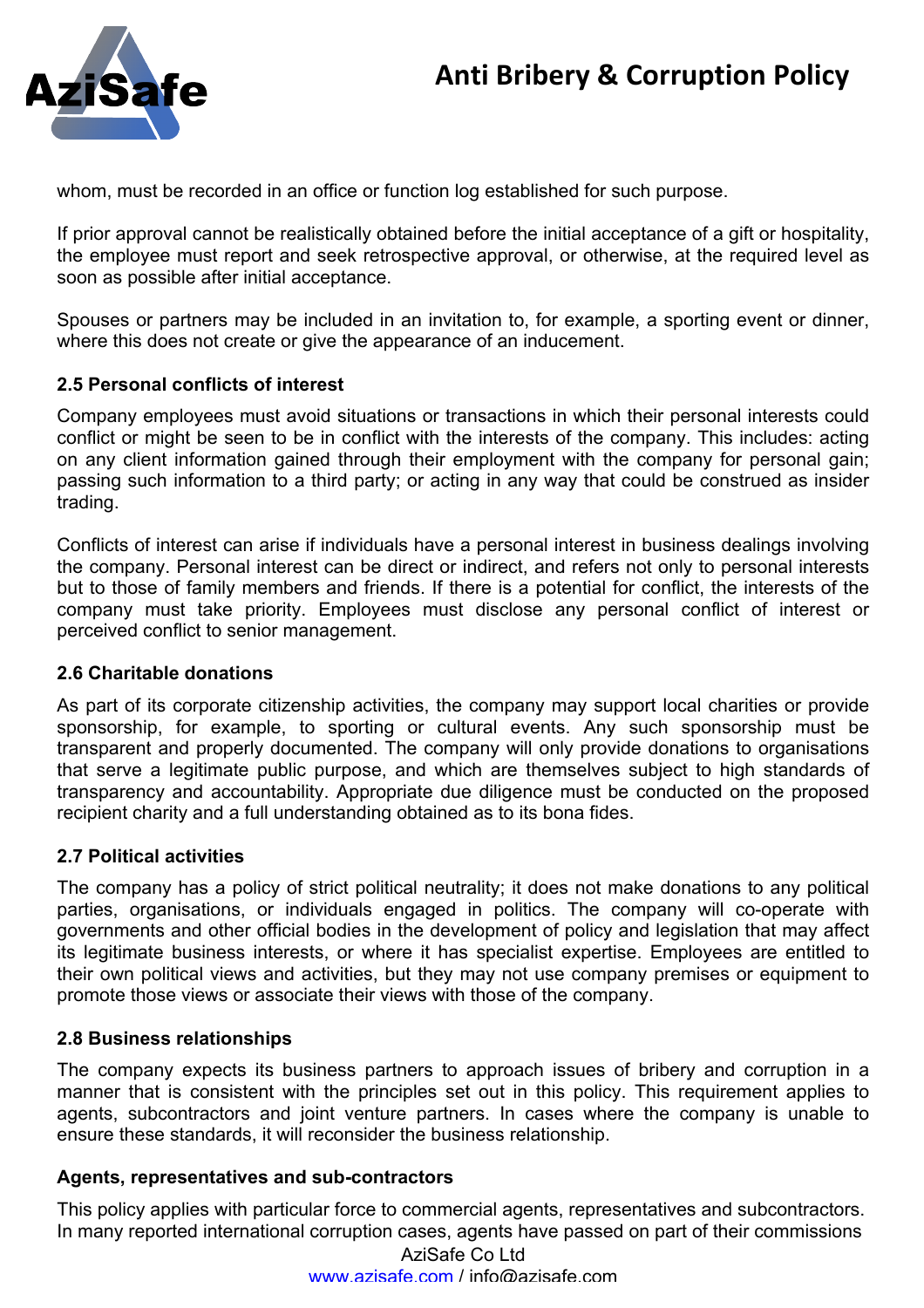

as bribes. The company prohibits such practices.

In order to maintain the highest standards of integrity, employees must ensure that:

• They are fully briefed on the background and reputation for integrity of agents, representatives and subcontractors before hiring them. The company will conduct due diligence enquiries to review the integrity records of agents, representatives and subcontractors before entering a commercial relationship with them.

• The engagement process is fully documented; and that final approval of the selection of agents, representatives and subcontractors is made by someone other than the person selecting or managing the company's relationship with them.

• Agents, representatives and subcontractors are fully briefed on the company's Anti-Bribery and Anti- Corruption policy, and have made a formal commitment in writing to abide by it.

• Fees and commissions agreed will be appropriate and justifiable remuneration for legitimate services rendered.

Once agreements have been signed, the company will continue to monitor its relationships with agents, representatives and subcontractors to ensure that there are no infringements of its Anti-Bribery and Anti-Corruption policy. Contractual agreements will include appropriate wording making it possible to withdraw from the relationship if agents, representatives or subcontractors fail to abide by this policy.

#### **Joint venture partners**

The need for documentation and careful reviews of the company's partners' integrity records applies equally to the process of setting up and managing joint ventures. The company will use its influence to ensure that joint ventures meet high integrity standards. Where the company has majority control, it will ensure that the joint venture adopts the concepts and approach to bribery and corruption as set out in this policy.

## **Suppliers and contractors**

The company will ensure that the procurement procedure for appointing suppliers and contractors is open, fair and transparent. The selection of contractors will be based on an evaluation of professional merit, and not on personal recommendations.

The company will communicate its Anti-Bribery and Anti-Corruption policy to its suppliers and contractors, and it will expect them to abide by the principles set out in the policy when working on the company's behalf. If those principles are breached, the company will reserve the right to terminate the contract.

## **3. Accounts and Audits**

AziSafe policies require employees to keep accurate accounts throughout the company's operations. In no circumstances will AziSafe or its divisions keep parallel accounts.

AziSafe's regular auditing procedures will include a review of the local circumstances that may make particular offices or projects vulnerable to corruption, and the defences and strategies that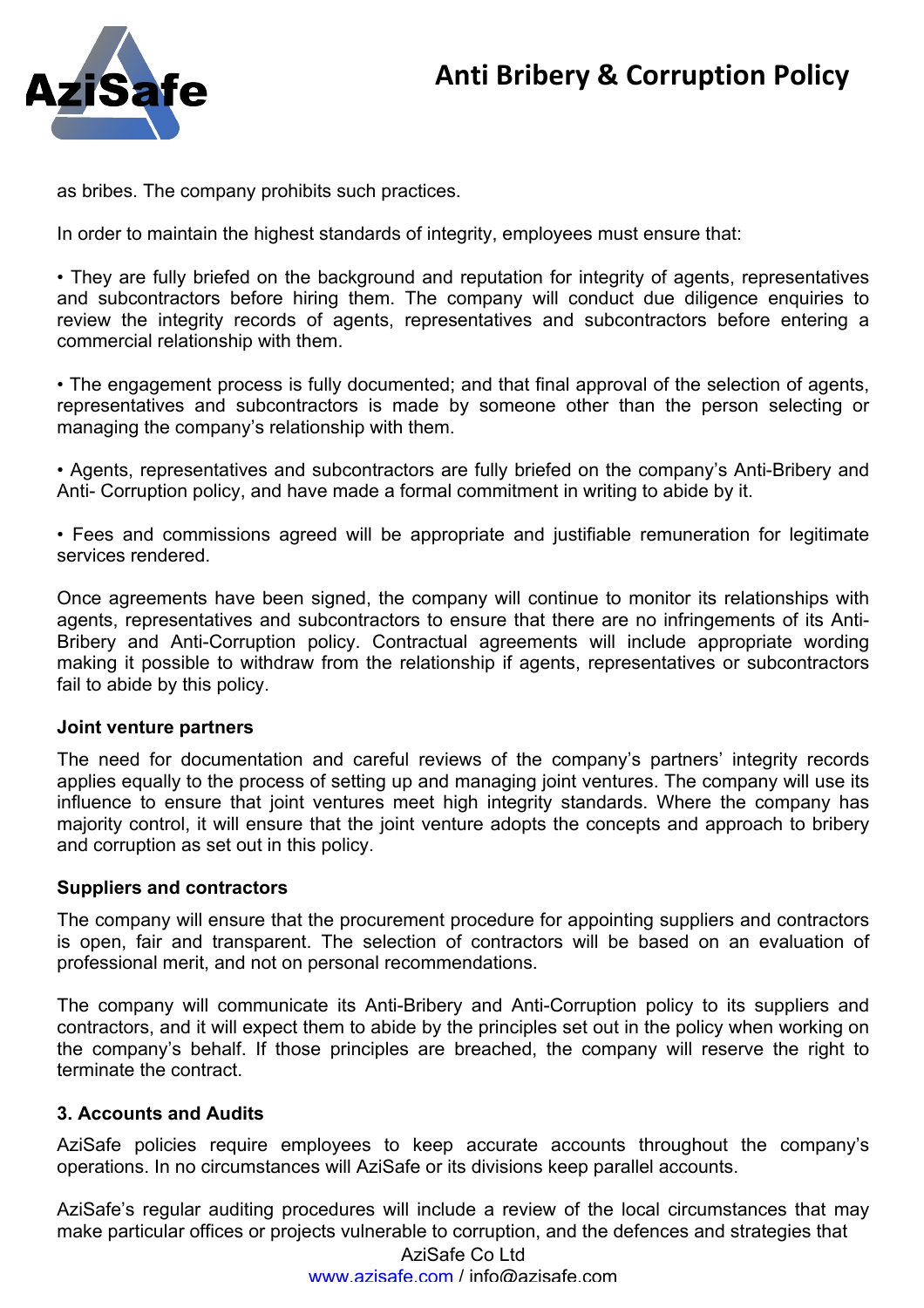# **Anti Bribery & Corruption Policy**



are in place to mitigate such risks. In some countries, demands for facilitation payments are a particular hazard. An assessment of the frequency of such demands, and the strategies to counter them, will be a regular part of the audit review.

# **4. Training**

The company will make this policy available on the company's server for all employees. A training session that encompasses the principles and approach to bribery and corruption adopted by the company will be made available to all employees and each employee will be required to confirm that he/she has undertaken the course within six months of its initial introduction or within six months of the employee joining the company. Regular training will be made available to all business units in relation to anti-bribery and anti-corruption measures, and the details of the company's whistleblowing procedures will be disseminated throughout the company on a regular basis.

## **5. Non-Compliance**

### **Company**

Failure to ensure compliance with this policy could lead to the following consequences for the company:

- Criminal or civil liabilities for the company including unlimited fines and imprisonment;
- Serious reputational damage including media comment;
- Debarment from tendering for public sector contracts, and
- The unenforceability of contracts entered into as a result of acts of bribery, fraud or other illegality

#### **Employees**

Failure to ensure compliance with this policy could lead to the following consequences for employees:

- Personal criminal liability followed by fines or imprisonment;
- Disciplinary action initiated by the company, including dismissal;
- Personal reputational damage.

## **6. Monitoring**

The Managing Directors will, at regular intervals, make arrangements for audit of compliance with this policy on an office and function basis, and will include the results of such audits in reports to the AziSafe Audit & Ethics Committee.

## **7. Relevant legislation**

All national laws relating to bribery and corruption, especially such laws that are in place in jurisdictions where AziSafe has an office(s) or carries out its work, are of importance to the